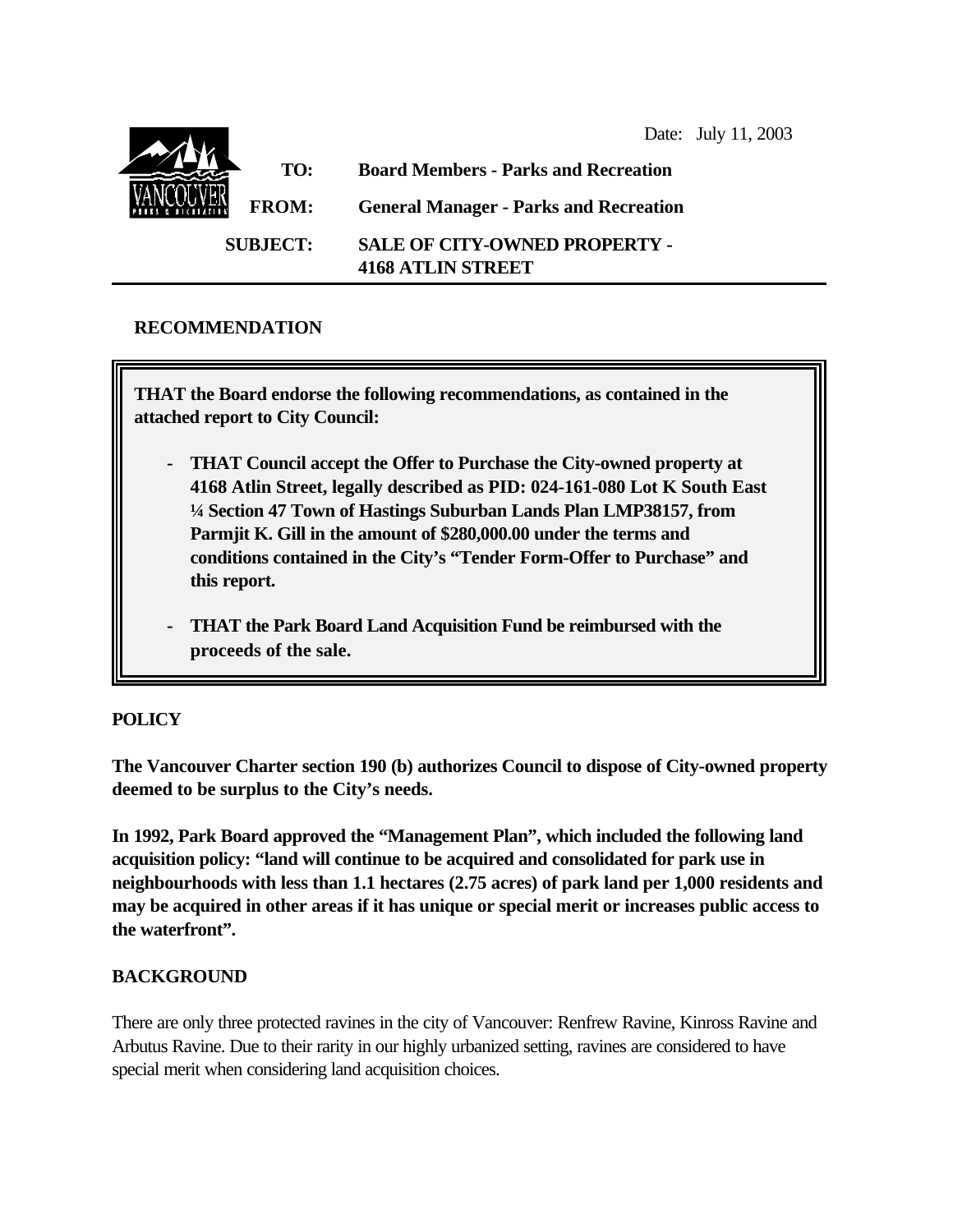Renfrew Ravine Park is located along the Renfrew Street right-of-way from 23<sup>rd</sup> Avenue to 29<sup>th</sup> Avenue (see Appendix A). The park was created in 1965, and includes Still Creek at the base of the ravine. Renfrew Ravine Park currently consists of 6.0 hectares (14.8 acres) of green space.

The Park Board has a program to acquire the land located along the west side of the ravine in the 4100 to 4400 blocks of Atlin Street. The program involves the acquisition and subdivision of these privatelyowned lots, so that the portion in the ravine becomes City-owned land and the flat portion at the top of the bank remains privately-owned land for residential purposes.

Since 1990, the Park Board and City Council have authorized the purchase of eight properties, accounting for a total of 0.4 hectares (1.0 acres), which have been added to Renfrew Ravine Park. A total of 0.6 hectares (1.5 acres) remains to be acquired in order to complete the acquisition of the western bank of the ravine.

In May 1997, Park Board and Council approved the purchase of 4168 Atlin Street for \$325,000 with funding from the Park Board Land Acquisition Fund, and "following the subdivision of this property, the non-park portion of this property be put on the market for sale, and that the proceeds be credited to the Park Board Land Acquisition Fund".

## **DISCUSSION**

In May 1998, the property was subdivided into two separate lots, with Lot L (4165 Renfrew Street) becoming part of the Renfrew Ravine Park and Lot K (4168 Atlin Street) to be sold as surplus to the City's needs (see Appendix B).

The property at 4168 Atlin Street is about 6,107 square feet (34.5 feet by 177 feet), and currently improved with a house of approximately 830 square feet. The site is zoned RS-1S, which permits the development of a single-family dwelling with a secondary suite.

In the summer of 2002, the surplus lot was advertised for sale by tender but no offers were received and the lot was taken off the market.

In May 2003, the property was re-advertised for sale by tender with the tender closing on June 25, 2003. One offer for \$81,000.00 was received. The Director of Real Estate Services was of the opinion that this offer did not represent current market value for the property and recommended that the City wait for other offers.

On June 26, 2003, an offer for \$280,000.00 was received. The Director of Real Estate Services is of the opinion that the \$280,000.00 offer by Parmjit K. Gill represents current market value for the property and recommends this offer for acceptance.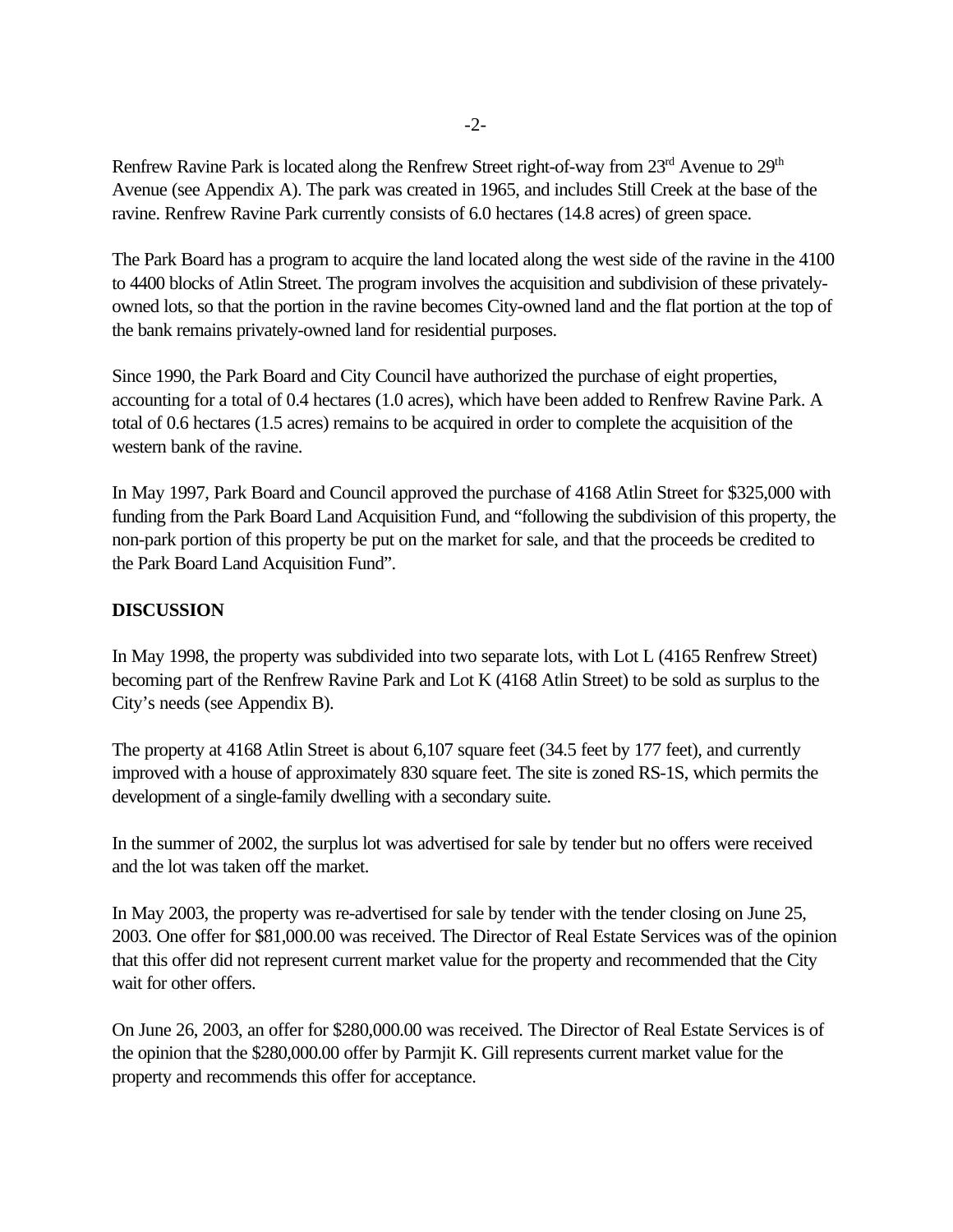#### **CONCLUSION**

The acquisition and subsequent subdivision of the lot at 4168 Atlin Street has achieved the objective of protecting the banks of Renfrew Ravine Park. The sale of the upland lot, as envisaged when the property was acquired in 1997, can now be completed, with the proceeds of the sale accruing to the Park Board Land Acquisition Fund.

Prepared by: Planning & Operations Board of Parks & Recreation Vancouver, BC MD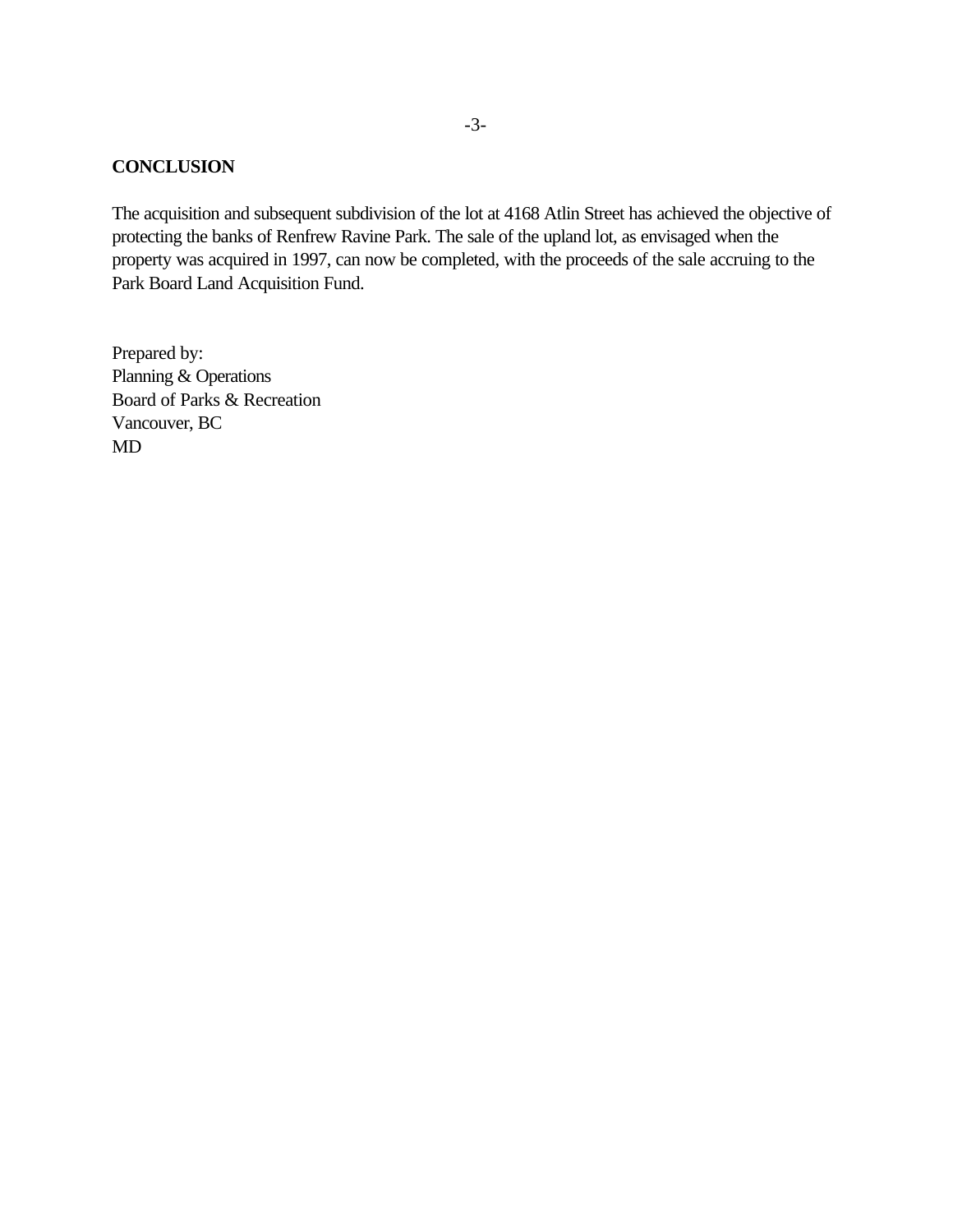

**Appendix A - Aerial Photo of Renfrew Ravine Park**